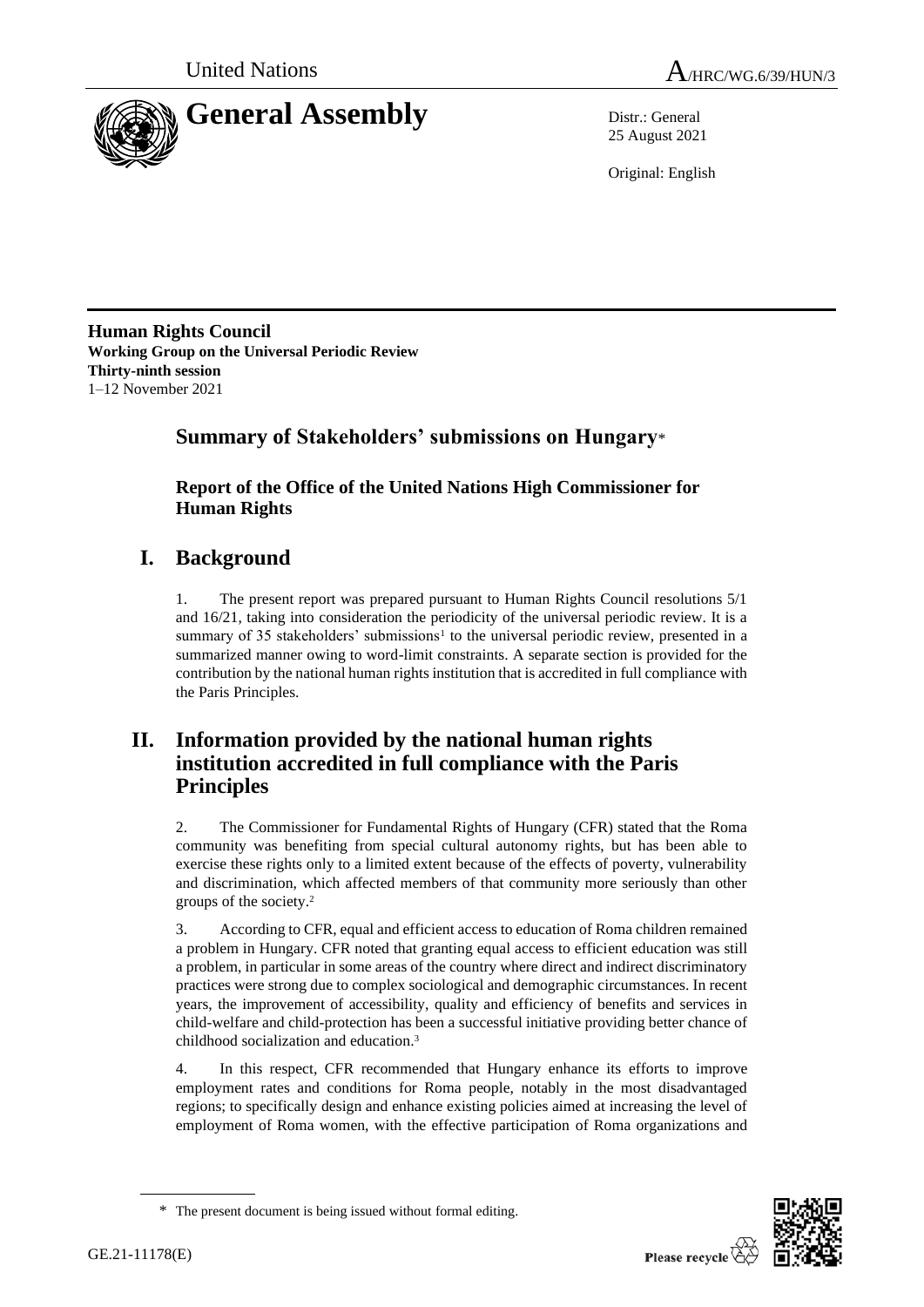independent experts; to dedicate sufficient resources to their implementation; and to monitor and evaluate their effects on a regular basis.<sup>4</sup>

5. CFR also noted that the Ombudsman regularly inspected the southern borders of Hungary affected by migration. In relation to the changes introduced in the legislative framework concerning the asylum procedure in Hungary, the CFR constantly monitored draft legislation and shared his concerns with the legislator.<sup>5</sup>

# **III. Information provided by other stakeholders**

## **A. Scope of international obligations and cooperation with international human rights mechanisms and bodies**<sup>6</sup>

6. According to JS7, Hungary had failed to adopt key human rights treaties that can provide protection to non-citizens and recommended that Hungary ratify the International Convention on the Protection of the Rights of All Migrant Workers and Members of Their Families and to amend the Criminal Code in line with Article 31 of the Refugee Convention.<sup>7</sup>

7. JS13 recommended that Hungary ratify the Council of Europe Convention on Preventing and Combating Violence against Women and Domestic Violence (Istanbul Convention) and adopt comprehensive rules against domestic violence that also includes foreign victims.<sup>8</sup> JS1 stated that Hungary accepted the recommendations to ratify the Istanbul Convention, however, in May 2020, Parliament voted against the ratification.<sup>9</sup>

8. ICAN recommended that Hungary sign and ratify the UN Treaty on the Prohibition of Nuclear Weapons as a matter of international urgency.<sup>10</sup>

### **B. National human rights framework**<sup>11</sup>

9. Amnesty International (AI) indicated that, in March 2020, the Parliament adopted the Bill on Protection against the Coronavirus that extended the government's power to rule by decree by absolving it from parliamentary scrutiny, without providing a clear cut-off date. While the bill was replaced in mid-June 2020, the government continued to uphold a set of transitional powers allowing restrictions of human rights, such as the right to freedom of peaceful assembly and curtailing access to asylum.<sup>12</sup>

10. JS2 underscored that the Fundamental Law was amended nine times in line with the Government's political interests and did not adequately restrict the state's power and did not effectively protect the rule of law and human rights. Instead, it was used by Hungary as a tool to undermine the principles of the rule of law, contrary to generally recognised constitutional norms. The Venice Commission also raised concerns about the governing majority's "systematic approach" that provisions of ordinary laws which the constitutional court had previously found unconstitutional and annulled were reintroduced into the constitution. This effectively meant the overruling of the constitutional court. JS2 recommended that Hungary consult with the Venice Commission and all relevant domestic stakeholders prior to introduce constitutional amendments.<sup>13</sup>

11. The Hungarian Helsinki Committee (HHC) recalled that the Commissioner for Fundamental Rights was designated as Hungary's national preventive mechanism (NPM) in 2015. HHC recommended that Hungary provide adequate resources and funding for the NPM, ensure that the it substantively involves NGOs in its work, and that NGOs and experts are involved in NPM visits to multiply capacities, as well as ensure access to penitentiary institutions for NGOs and independent stakeholders with sufficient monitoring knowledge and capacity and ensure that the NPM adequately monitors the application of procedural torture prevention safeguards.14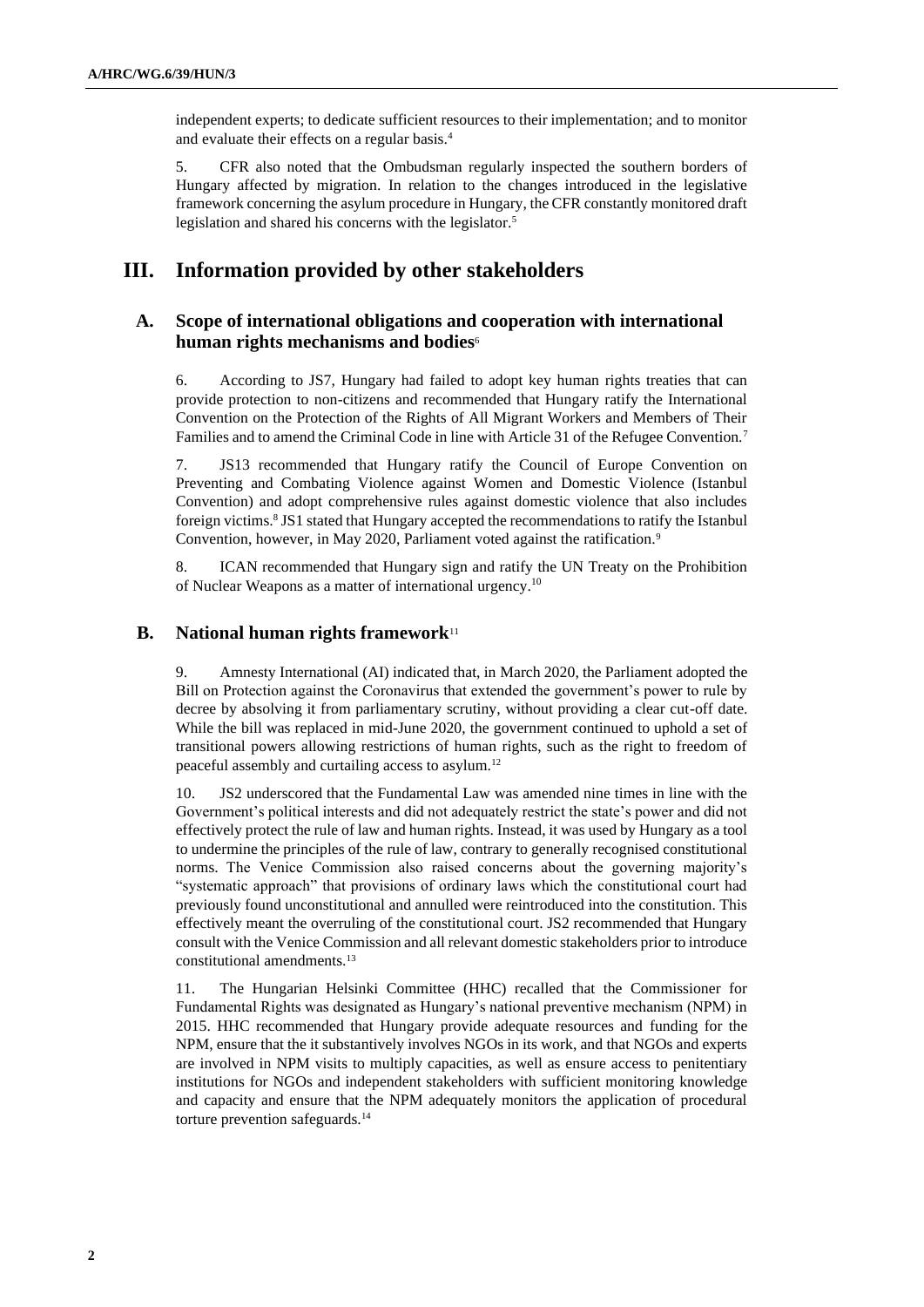# **C. Implementation of international human rights obligations, taking into account applicable international humanitarian law**

### **1. Cross-cutting issues**

#### *Equality and non-discrimination*<sup>15</sup>

12. JS4 recommended to adopt a comprehensive strategy and action plan covering all spheres of life to tackle discrimination based on sexual orientation and gender identity and to strengthen efforts to fighting homophobic and transphobic hate speech, by amending relevant provisions of the Fundamental Law and the Civil Code and by condemning such statements, especially if made by public officials.<sup>16</sup>

13. AI recommended that Hungary amend the Fundamental Law by repealing the unnecessarily restrictive and discriminatory provisions introduced since 2016, including those which restrict the rights of LGBTI people. It further recommended to provide equal rights for LGBTI people, including legalising same-sex marriage and adoption by same-sex couples and by individuals.<sup>17</sup>

14. JS8 recommended that Hungary immediately halt smear campaigns against vulnerable groups, including refugees, migrants and Roma and LGBTQ people, and ensure that racist, homophobic, transphobic, xenophobic and misogynistic comments are not tolerated by state officials, and that Hungary actively support public campaigns and discourses that promote equality and inclusion of vulnerable groups and people.<sup>18</sup>

15. JS4 recommended that Hungary ensure that all textbooks and other educational materials authorized for use in public education cover sexual orientation and gender identity in an objective manner, and promote tolerance and respect for LGBTQI persons.<sup>19</sup>

16. HHC recalled that ethnic profiling and discriminatory practices by the police affecting the Roma have remained a problem. HHC recommended to take measures to combat ethnic profiling by the police affecting the Roma, ensure that all reports filed with the police were handled diligently, including reports by individuals perceived as Roma, and develop a monitoring and training system to terminate discriminatory practices and biased communication within the justice system.<sup>20</sup> JS9 made a similar remark and recommendation.<sup>21</sup> Romaversitas Foundation (Romaversitas) recommended that Hungary develop more public-initiated and public-sponsored awareness and awareness-raising initiatives and educational programs aimed at combating hate speech and eradicating anti-Roma sentiment.<sup>22</sup>

17. JS5 recommended that Hungary eliminate all forms of discrimination of Roma children in all settings, including education, and continue the work to further social and economic integration of the Roma population, reduce direct and indirect school segregation of Roma children, and actively promote Roma participation in society, also through education.<sup>23</sup>

18. The Office for Democratic Institutions and Human Rights of the Organization for Security and Cooperation in Europe (OSCE-ODIHR) recommended that Hungary uphold existing commitments and international obligations on tolerance and non-discrimination. It further recommended to condemn any form of discrimination and hate crime and abstain from any statement or action that exacerbated vulnerabilities.<sup>24</sup>

19. JS17 recommended that Hungary adopt a comprehensive national strategy and public action plan for the promotion of equality between women and men, covering all important fields and issues of women's rights, and considering all women irrespective of their family status and position.<sup>25</sup>

20. JS8 recommended that Hungary take effective measures for the police and prosecution to ensure prevention of hate crimes, effective police action at the scene and full implementation of hate crime legislation, to issue instructions for the authorities and courts that members of groups opposing constitutional values are not entitled to enhanced criminal law protection. It further recommended to provide training for stakeholders and to take effective measures to reconsider the legal practice relating to the crime of "incitement against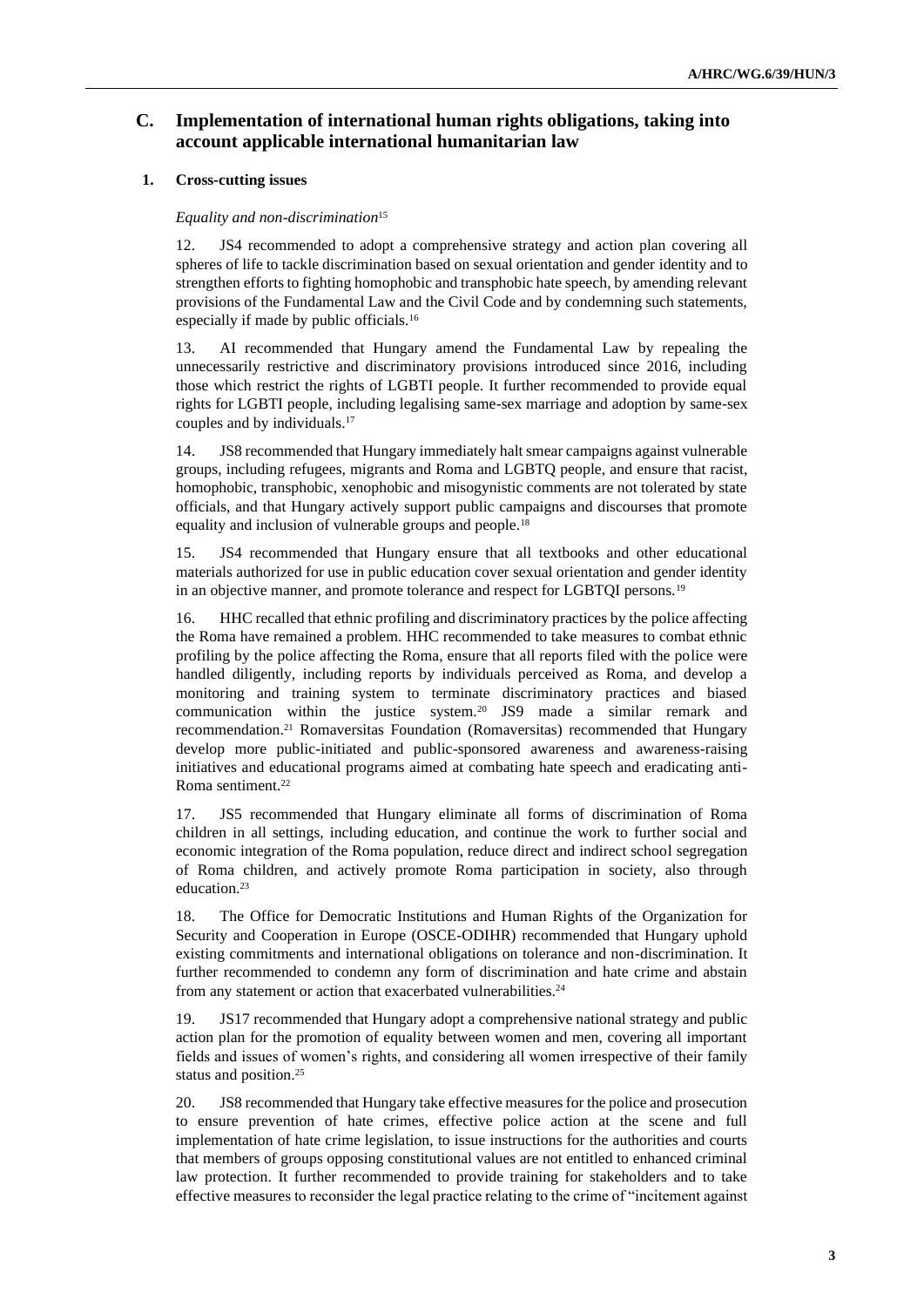a community" in order to ensure that the crime fulfils its role in punishing inciting expressions against social groups.<sup>26</sup> JS4 recommended that Hungary take comprehensive measures to prevent hate crimes and encourage victims to report the incidents. JS4 further recommended that Hungary improve quality and access to victim support and legal aid services for victims of hate crimes by training professionals, decreasing bureaucratic barriers, and providing public funding to civil society organizations offering support services tailored to the needs of hate crime victims.<sup>27</sup>

21. JS8 stated that while in some areas the Hungarian authorities have made notable progress in responding to hate crimes and protecting the rights of vulnerable groups, due to several long-standing institutional obstacles, the lack of systematic data collection coupled with the Hungarian Government's stigmatising rhetoric about several vulnerable groups most significantly LGBTQ people, Romani people, asylum-seekers, refugees and migrants has led to serious consequences and hindered the authorities' effort to effectively tackle hate crimes.<sup>28</sup>

22. According to JS8, the biggest achievement in the field of hate crimes was the adoption of a police and a prosecution protocol on hate crimes in 2019 following a recommendation from the Second Cycle of the UPR of Hungary. The Directive of the Chief of the Hungarian Police entered into force on 1 August 2019 and served a general manual for police officers on dealing with bias motivated incidents and crimes. JS8 recommended that Hungary ensure that police officers and prosecutors are fully aware of the Directive of the Chief of the Hungarian Police (protocol on hate crimes) by conducting regular training for them, ensure that all police officers and prosecutors receive training on the nature of hate crimes and the role of the police in combating them, and involve NGOs in the training of state actors, organize common discussions and meetings and foster cooperation with them on other fields of hate crime prevention.<sup>29</sup>

### **2. Civil and political rights**

#### *Right to life, liberty and security of person*<sup>30</sup>

23. HHC further stated Hungary's prison overcrowding rate was decreasing since 2015, when the European Court of Human Rights (ECtHR) established in a pilot judgment that overcrowding in penitentiaries was a systemic problem. However, it also noted that the number of inmates had only slightly decreased from 2016 to 2019 and started increasing again in 2020. It recommended that Hungary invest in the sufficient use of the existing noncustodial alternatives to detention, improve physical and sanitary conditions in penitentiary institutions and apply restrictions on family visitation proportionately during the pandemic, and reinstate visitation by applying appropriate safety measures.<sup>31</sup>

#### *Administration of justice, including impunity, and the rule of law*<sup>32</sup>

24. JS2 noted that Hungary's record on the implementation of ECtHR judgments continued to be very poor. Fifty four leading cases (81 per cent of the leading cases from the last ten years) were still pending execution. Non-executed judgments indicated systemic or structural problems concerning e.g. freedom of expression of judges, excessive length of procedures, ill-treatment by official persons, discrimination and segregation of Roma children, unchecked state surveillance, and freedom of religion. JS2 recommended that Hungary take the necessary legal measures to fully comply with the decisions of the ECtHR, the Court of Justice of the European Union (CJEU) and ordinary courts.<sup>33</sup>

25. JS2 stated that the deterioration of the rule of law in Hungary had a severe impact on the enjoyment and enforcement of human rights in the country and that judicial independence had been under constant attack and systematically undermined by the governing majority since 2011. JS2 recommended that Hungary respect the rule of law and the independence of judicial institutions entrusted with protecting human rights, including minority rights.<sup>34</sup>

26. The Council of Europe recalled a statement from November 2019 urging the Hungarian Parliament to modify a bill that could negatively affect the independence of the judiciary by diminishing the independence of individual judges in their core duties and creating excessive hierarchies within the judicial system.35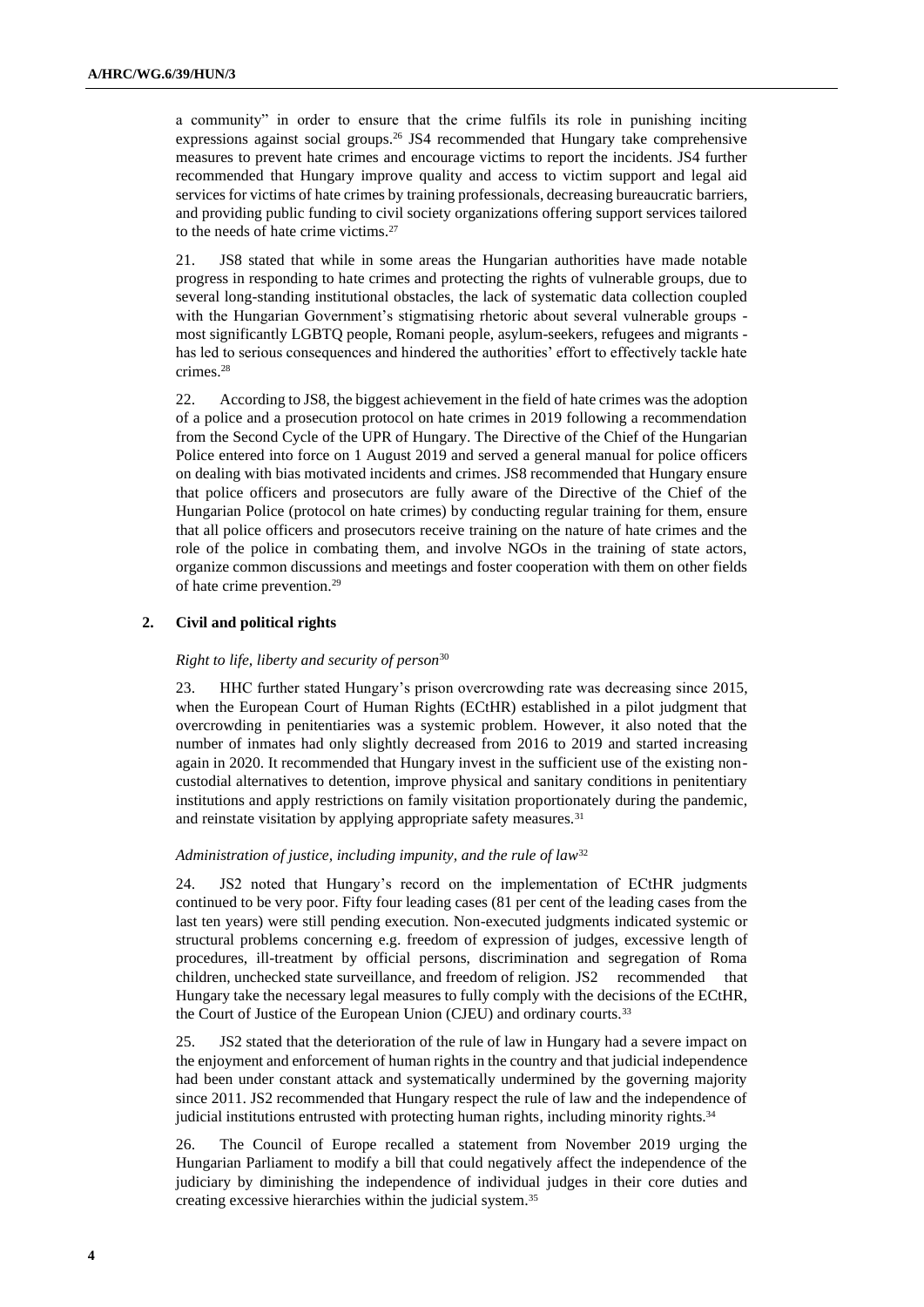27. JS11 noted that developments taking place in Hungary since 2010, and especially in the last years, were of great concern. In recent years, lawyers and judges have faced significant constraints when exercising their profession and implementing their professional duties. Their rights and privileges have often not been respected and they have been repeatedly subjected to persecution and improper interference by state authorities and other branches of government. Moreover, a number of newly adopted laws and legislative initiatives further eroded the independence of the judicial system, violated the separation of power principle, and thus weakened the rule of law in the country. JS11 recommended Hungary to safeguard and guarantee a full and effective independence of the judiciary in Hungary and stop any sort of harassment and persecution, including criminal prosecution, of judges who speak up against governmental policies or acts, or who adopt rulings that overrule the decisions of the government. 36

28. JS2 recommended that Hungary ensure that judges are allowed to freely express their views on rule of law, judicial independence, protection of human rights, and that representing the interests of the judiciary does not constitute a disciplinary offence or a breach of the judges' code of ethics. $37$  JS11 recommended the Government to respect the freedom of expression and association of lawyers and judges.<sup>38</sup>

29. HHC stated that a fine or community service imposed for a petty offence may be converted into confinement without hearing the offenders. Since 2018, there had been a 150 per cent increase in the conversion of fines to confinement. Those who are unable to pay high fines serve confinement for minor offences, and the practice disproportionately penalises the socially deprived. HHC recommended that Hungary apply proportionate sanctions in petty offence cases, provide alternatives to fines, use existing alternative sanctions such as community service, restrict the practice of converting fines into confinement without a hearing, abolish the possibility of petty offence confinement of juveniles and repeal the laws criminalizing homelessness.<sup>39</sup>

#### *Fundamental freedoms*<sup>40</sup>

30. Civicus expressed concerns that freedom of expression and independence of the media continued to face challenges as journalists experience prosecution and media outlets were raided and attacked by the authorities. Civicus recommended that Hungary ensure the freedom of expression and media freedom by bringing national legislation in line with international standards, to reinstate all media outlets unwarrantedly closed, to take steps to lift restrictions on the freedom of expression and adopt a framework for the protection of journalists from persecution, intimidation and harassment, and to guarantee unfettered access to domestic and foreign media information, offline and online.<sup>41</sup>

31. The Council of Europe further referred to a statement expressing deep concern regarding legislative measures taken in 2018 that had restricted the space for civil society organisations and criminalised NGO activities that were fully legitimate in a democratic society. Continued intimidation and stigmatisation of human rights defenders had a chilling effect.<sup>42</sup>

32. The Committee to Protect Journalist (CPJ) recommended that Hungary condemn all attacks, threats, or harassment of journalists both online and offline and ensure that any such incidents are investigated in an efficient, independent, and transparent manner. It also recommended that Hungary take appropriate steps to restore media pluralism in the Hungarian media environment, including steps to guarantee the independence of the media regulator. It further recommended that Hungary cease regulatory practices designed to marginalize independent media, especially in the granting or refusal of frequency licenses, and that Hungary restore proper governance to the public broadcaster and fully apply international standards to guarantee independence, accountability and transparency.<sup>43</sup>

33. AI recommended that Hungary protect and facilitate the rights to freedom of association, peaceful assembly and expression, including by repealing laws stigmatizing and discriminating against NGOs and foreign-owned universities.<sup>44</sup> JS10 recommended that Hungary repeal the Act on the Transparency of Organizations Supported from Abroad, Section 353/A of the Criminal Code and the 25 per cent special tax on immigration, and that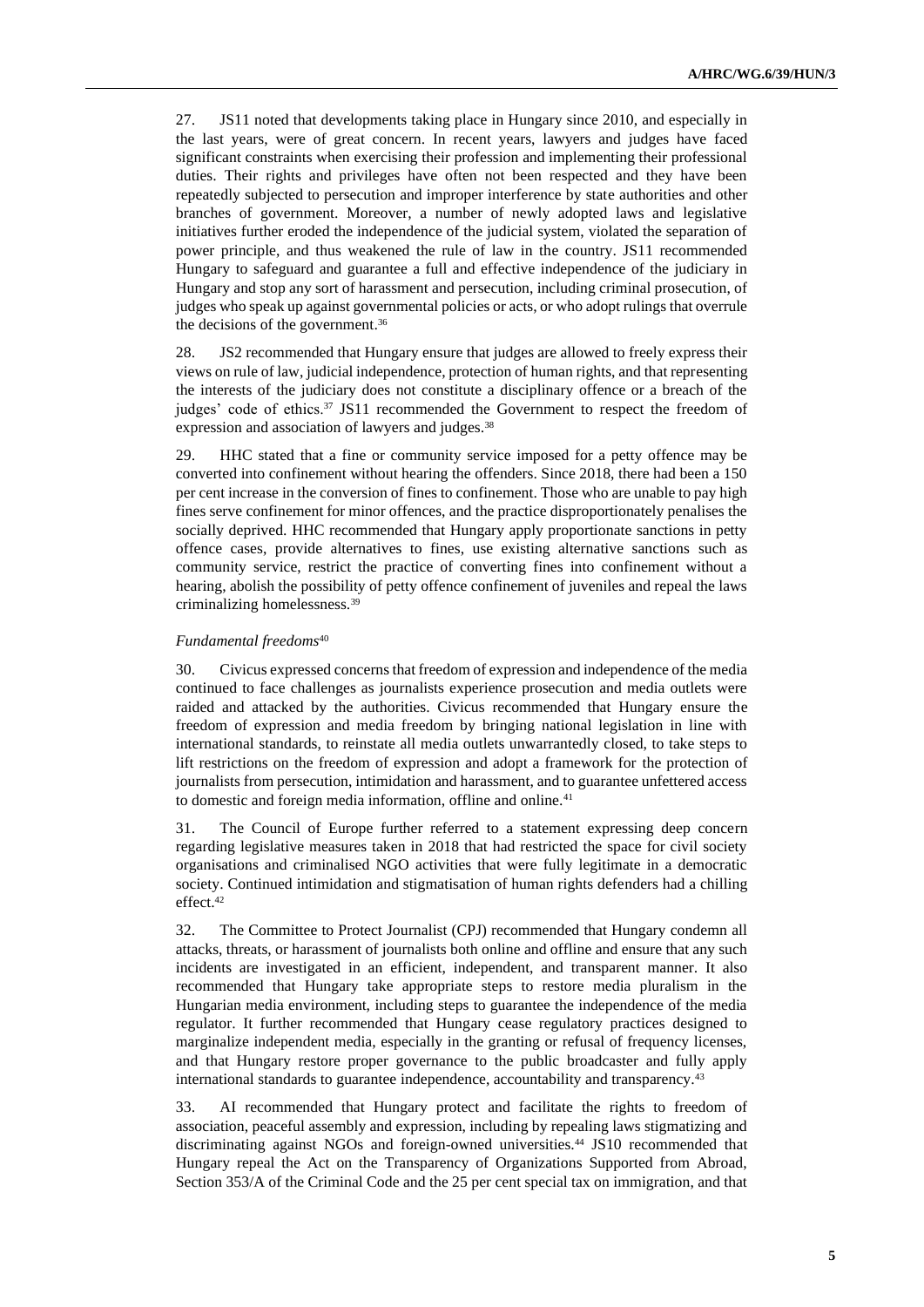Hungary refrain from introducing any further legislation that limits the freedom of association or assembly in any way.<sup>45</sup>

34. HHC stated that during the state of danger declared by Hungary due to the pandemic in 2020, a blanket ban was introduced on all kinds of gatherings, de facto abolishing the right to peaceful assembly for several months. It recommended that Hungary abolish mandatory legal representation in assembly lawsuits and lift the blanket ban on assemblies and enable assessing the individual risks of each protest during the pandemic.<sup>46</sup>

35. JS10 further recommended that Hungary refrain from using authorities in politically motivated administrative procedures to intimidate or silence civil society organizations.<sup>47</sup>

36. ADF International recommended that Hungary ensure that the right to freedom of religion is duly recognized and respected by adhering to the decisions of Hungarian constitutional courts as well as the European Court of Human Rights regarding the church registration laws, to repeal or review the restrictive church registration laws in order to allow religious groups to operate freely, and to amend the Law on freedom of assembly to ensure the rights to freedom of assembly and expression are duly protected.<sup>48</sup>

37. JS4 urged the Hungarian authorities to respect the recommendations of the Special Rapporteur's report to the United Nations General Assembly on eliminating intolerance and discrimination based on religion or belief and the achievement of sustainable development goal 16.<sup>49</sup>

38. ADF International recommended that Hungary respect the right guaranteed under international law of parents to raise and educate their children in accordance with their moral and religious convictions.<sup>50</sup>

#### *Right to privacy and family life*<sup>51</sup>

39. Hungarian Atheist Association (HHA) recommended that Hungary ensure that data protection rules are applied to religious organisations, and that religious organizations cancel or anonymize personal data on request in line with general data protection regulation requirements (including the requirement on the accuracy of the data stored).<sup>52</sup>

#### **3. Economic, social and cultural rights**

#### *Right to work and to just and favourable conditions of work*<sup>53</sup>

40. JS17 recommended that Hungary introduce legislative and other measures to eliminate discrimination against women in the workplace, including against the wage gap between women and men.<sup>54</sup> AI made the same recommendation.<sup>55</sup>

41. AI recommended that Hungary amend the Labour Code and all relevant laws regulating employment to encourage part-time employment and flexible working hours and protecting women workers from unfair dismissal.<sup>56</sup>

#### *Right to social security*<sup>57</sup>

42. HHA recommended that access to social security (including housing) not be dependent upon an individual's religion or belief, marital or other personal status, nor because a person's situation is in conflict with the State's views on gender and family.<sup>58</sup>

#### *Right to an adequate standard of living*<sup>59</sup>

43. JS15 stated that Hungary's regulatory framework was questionable regarding implicit discriminatory measures against homeless people and the Roma specifically, often concealed in legislation which in itself is implicitly anti-poor. $60$ 

44. JS15 recommended that Hungary immediately abolish the criminalization of homelessness and to improve conditions in night shelters and provisional shelters, increase capacity and decrease the number of people staying in the same room.<sup>61</sup>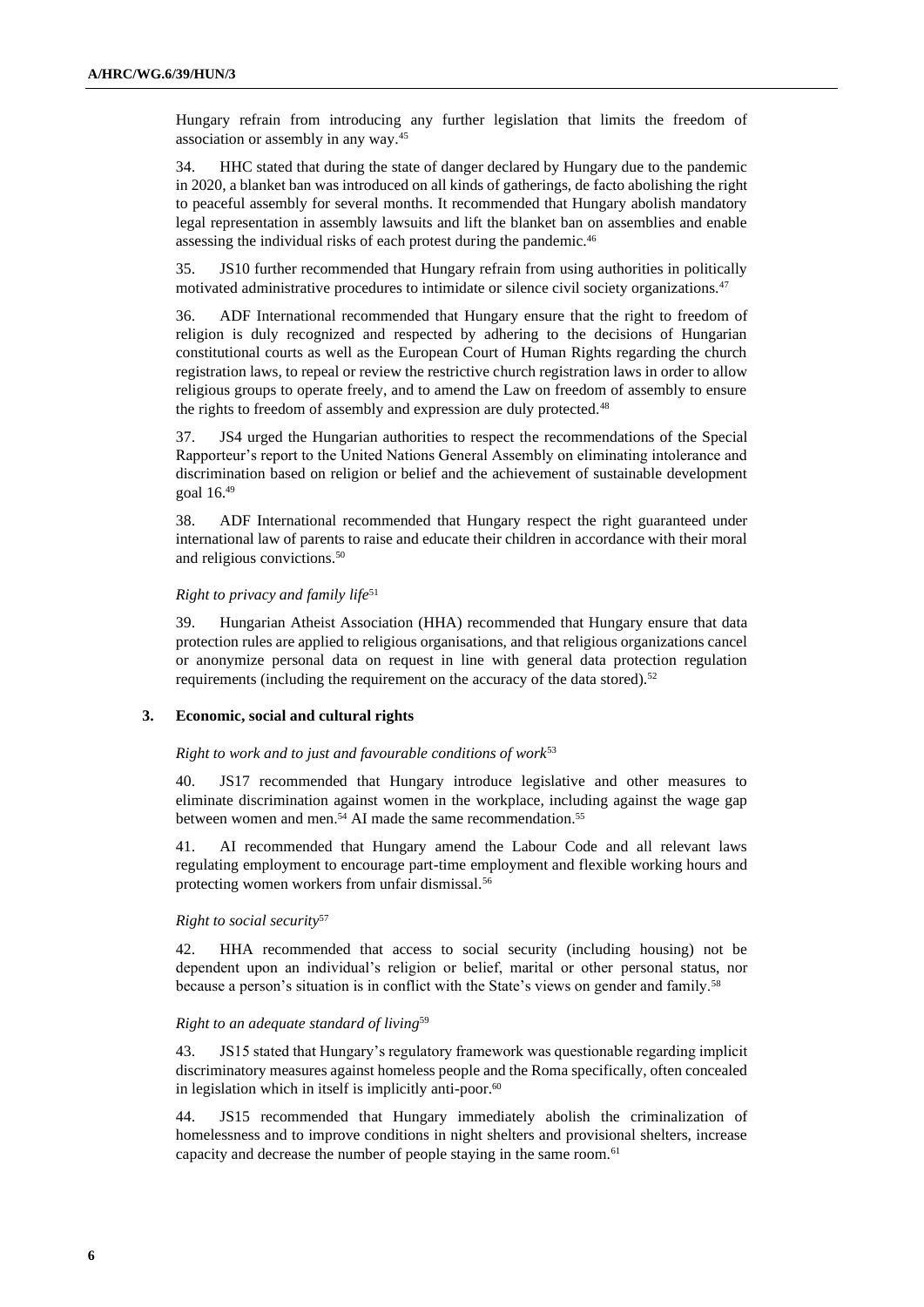#### *Right to health*<sup>62</sup>

45. European Centre for Law and Justice recalled that in 2020, Hungary joined the Geneva Consensus Declaration on Promoting Women's Health and Strengthening the Family.<sup>63</sup>

46. JS17 recommended that Hungary guarantee that the women's rights perspective, including adequate, consent- and mutuality-based comprehensive relationship and sexuality education and violence-prevention, are meaningfully addressed in basic and continuing training of educational personnel. JS17 recommended that Hungary improve the quality of and women's access to sexual and reproductive health services, including those related to birthing, especially for women belonging to disadvantaged groups. It further recommended to introduce comprehensive education on sexual and reproductive health and rights in school curricula, and provide adequate training for teachers to address this topic.<sup>64</sup> JS14 recommended that Hungary take all necessary measures to enable informed decisions on reproductive health and rights.<sup>65</sup>

47. JS9 further recommended that Hungary take steps to provide Roma women with suitable assistance and information in healthcare facilities.<sup>66</sup>

#### *Right to education*<sup>67</sup>

48. Scholars at Risk (SAR) underscored that the effective closure of the main campus of the Central European University (CEU) remained one of the most notable recent encroachments on academic freedom within Europe. It further highlighted that on 6 October 2020, the European Court of Justice ruled that Lex CEU violated Hungary's commitments to the World Trade Organization, infringed on academic freedom as enshrined in the EU Charter of Fundamental Rights and deprived the universities concerned of the autonomous infrastructure necessary for conducting their scientific research and for carrying out their educational activities.<sup>68</sup>

49. JS6 expressed concern that school segregation of Romani children showed no signs of abating and that approximately 45 per cent of Roma children attended schools or classes composed of a majority of Roma classmates. JS6 further stated that despite the ruling of the European Court of Human Rights in 2013, Romani children continued to be channelled to special schools in Hungary. The Hungarian government has failed to date to implement the European Court of Human Rights judgment.<sup>69</sup>

50. Romaversitas voiced a similar concern and recommended that Hungary prepare comprehensive desegregation plans and assess the situation of Roma students in cooperation with civil actors and address their needs in targeted action plans with specified funding. Romaversitas further recommended that the post-pandemic action plan is created to mitigate the consequences of the pandemic, with special attention to students, who dropped out and/or did not receive real education during the pandemic.<sup>70</sup>

51. OSCE recommended that Hungary assist Roma and Sinti children in accessing remote learning and materials, by providing the necessary electronic equipment and support by social and education workers.<sup>71</sup>

52. JS13 recommended that Hungary ensure access to all children to education irrespective of their immigration status.<sup>72</sup>

53. JS5 recommended that Hungary amend the National Public Education Act to ensure inclusive education for all children living with disabilities, including children requiring high levels of support.<sup>73</sup>

#### **4. Rights of specific persons or groups**

#### *Women*<sup>74</sup>

54. JS17 recalled that the absence of a strong and comprehensive policy foundation to realise women's rights created an obstacle to duly address multiple and intersecting forms of discrimination against women, such as Roma women, lesbian women, women with disabilities, and migrant women.75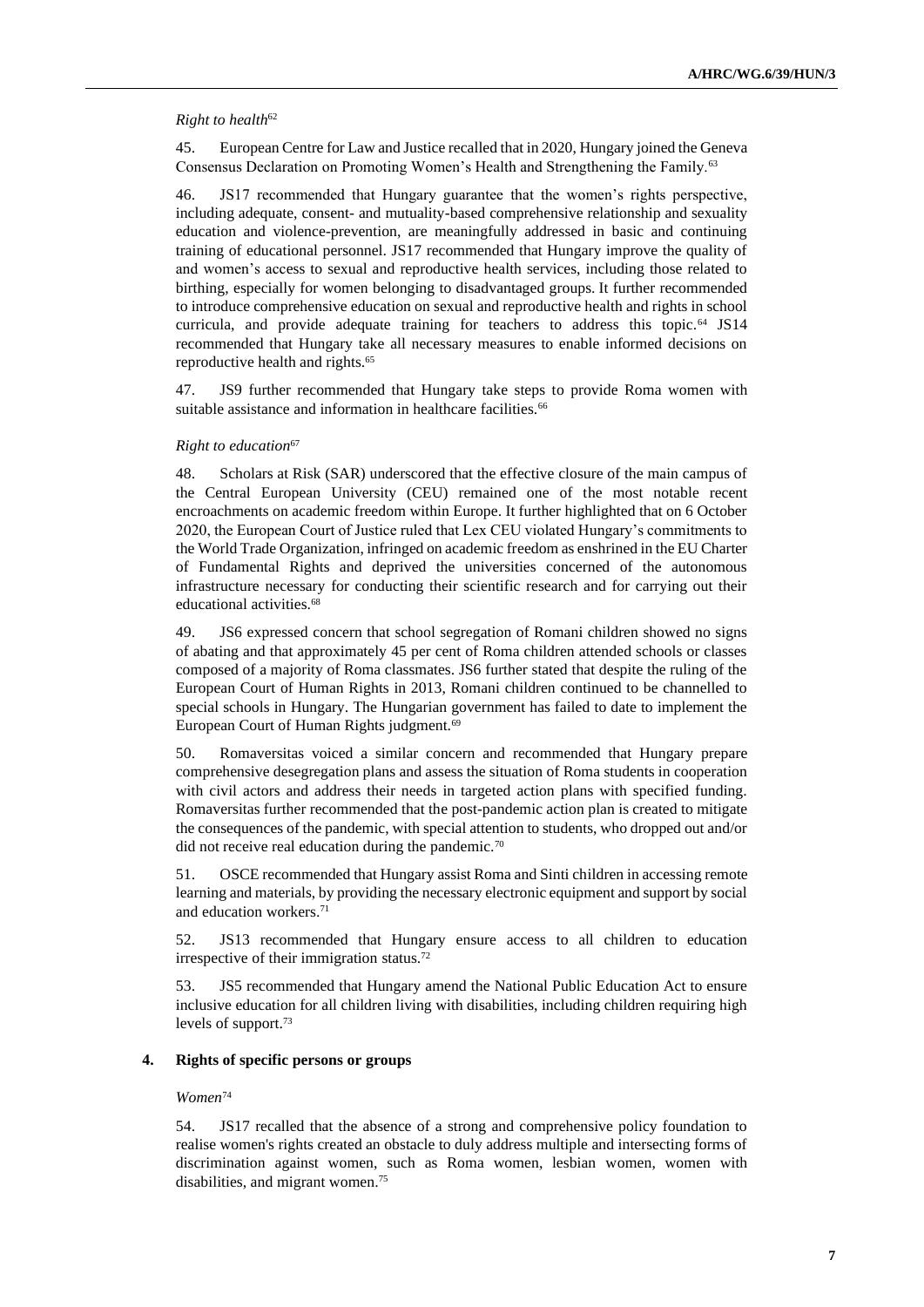55. AHR recommended that Hungary criminalize all forms of domestic violence, including the first instance of domestic violence, introduce sexual harassment and stalking as separate offenses, increase domestic violence prosecution in cases involving couples who are not cohabiting or sharing children, to establish a broader definition of domestic violence, both in criminal legislation and in the law on restraining orders, and to increase victims' access to civil protective orders and increase the available duration of such civil orders to provide better protection to victims.<sup>76</sup> JS1 also recommended to criminalize all forms of domestic violence, including the first instance of domestic violence, introduce sexual harassment and stalking as separate offenses, increase domestic violence prosecution in cases involving couples who are not cohabiting or sharing children. It further recommended to establish a broader definition of domestic violence, both in criminal legislation and in the law on restraining orders and to increase victims' access to civil protective orders and increase the available duration of such civil orders to provide better protection to victims. It further recommended to criminalize rape based on a lack of consent, instead of the use of force and establish special services for the victims of rape and other forms of sexual violence.<sup>77</sup>

56. JS17 stated that, according to the Inter-Parliamentary Union, Hungary was currently at the 156th place out of 188 regarding the percentage of women in national parliaments. It recommended that Hungary introduce tangible, result-oriented legislative or other measures - including temporary special measures such as quotas - to promote women's participation as candidates in elections.<sup>78</sup>

#### *Children*<sup>79</sup>

57. JS5 recommended that Hungary take measures to abandon the practice of corporal punishment of children and encourage non-violent forms of discipline and to take measures to raise awareness of the prohibition of corporal punishment and other forms of violence against children.<sup>80</sup>

58. JS5 also recommended that Hungary take actions to prioritize social protection measures for families, in order to prevent children, in particular those under the age of 3 years, from entering alternative care, and to take measures to ensure the development of a differentiated foster care system, in which enough quality care places are available.<sup>81</sup>

59. Regarding children participation, Hintalovon suggested to involve children more in the issues that affect them.<sup>82</sup>

#### *Persons with disabilities*<sup>83</sup>

60. MEOSZ expressed concern that there was no independent mechanism to monitor the implementation of the UN Convention on the Rights of Persons with Disabilities.<sup>84</sup> It recommended that Hungary ensure that persons with physical disabilities fully enjoy the various forms of general health care and specialist care, as well as screening programs provided by the state, with adequate autonomy and dignity.<sup>85</sup> It further recommended that Hungary develop a comprehensive educational strategy from early intervention to higher education with a focus on disabilities and make educational institutions fully accessible. MEOSZ recommended that Hungary develop programs and create legislation to facilitate the integration of persons with disabilities into the open labour market.<sup>86</sup>

61. JS16 recommended that Hungary repeal Section 7(2) a) of Act XXXI of 1997 on the Protection of Children and the Administration of Guardianship and to offer children with disabilities requiring alternative care a placement with foster families.<sup>87</sup> JS16 further recommended to repeal sections 2:21 (Full restriction of legal capacity) and 2:22 (Juridical acts of adults having no legal capacity) of Act V of 2013 on the Civil Code and all related provisions of the same Act and other legislative measures as a matter of urgency, to take immediate steps to replace 'guardianship partially restricting legal capacity' with supported decision-making that is in line with the Convention on the Rights of Persons with Disabilities, and to take immediate actions to ensure the accessibility of appropriate health care for persons with disabilities as close as possible to their place of living, including in rural areas.<sup>88</sup>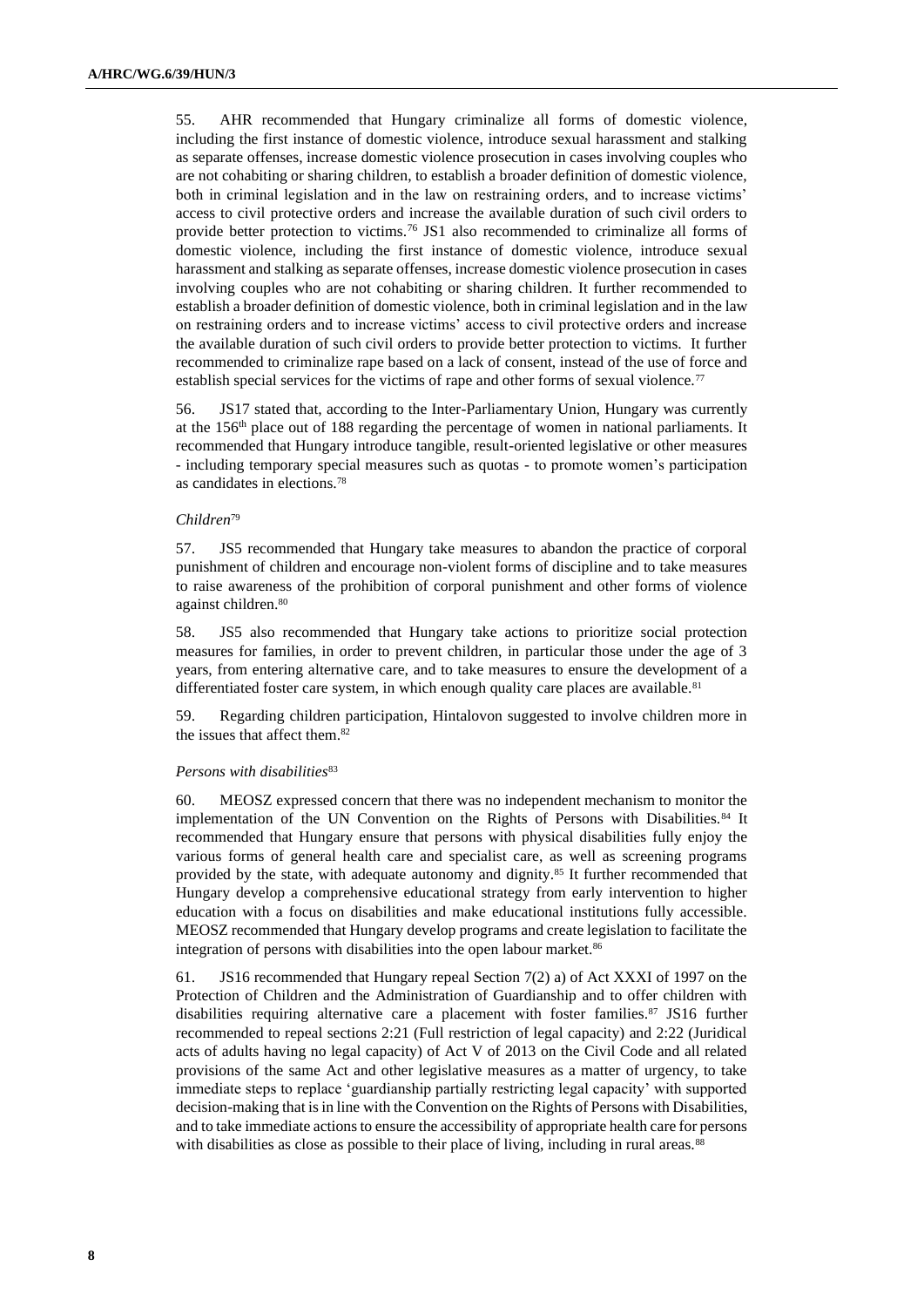#### *Minorities*<sup>89</sup>

62. OSCE recommended that Hungary ensure that the upcoming recovery plans being developed for the post-pandemic period are inclusive and take the challenges and vulnerabilities of Roma and Sinti communities and their needs fully into account and ensure the full participation of Roma in the consultations, design and development of such recovery plans and strategies. It further recommended to develop measures to promote and protect human rights while actively countering racism and discrimination against Roma and Sinti.<sup>90</sup>

63. JS9 recommended that Hungary take effective measures to help Roma communities, particularly the ones living in segregated areas throughout the pandemic and later on in dealing with its long-term effects and that Hungary ensure that adequate levels of information relating to the pandemic and the Covid-19 vaccines as well as protective gears, medicine and vaccines reach segregated Roma communities.<sup>91</sup>

64. JS6 noted that Romani children continued to be discriminated in all spheres of life. They continued to be living in social and economic exclusion, in segregated and inadequate housing, attended segregated schools, were often victims of misdiagnosis and channelled into special education, and were overrepresented amongst children in state care due to widespread discrimination and stereotypes against Roma.<sup>92</sup>

65. Romaversitas recommended that the history and culture of Roma community are given a more significant place in the national curriculum.<sup>93</sup>

66. The World Jewish Restitution Organization (WJRO) was concerned by the lack of progress in Hungary relating to heirless and unclaimed Holocaust-era property restitution.<sup>94</sup> WJRO called upon Hungary to fulfil its international human rights commitments to resolve remaining Holocaust-era asset issues in coordination with WJRO and the Hungarian Jewish communities.<sup>95</sup>

#### *Migrants, refugees, and asylum seekers*<sup>96</sup>

67. JS7 stated that, as an important country of transit for migrants and refugees attempting to reach Western Europe, Hungary had experienced significant increases in arrivals during the 2015 "refugee crisis." Although the "crisis" had largely subsided by 2016, Hungary continued to embrace its anti-migrant posture and maintained a "state of crisis".<sup>97</sup>

68. Refugee Rights Europe (RRE) was deeply concerned about Hungary's rejection of numerous recommendations relating to the rights of refugees and migrants, in particular the right to seek asylum, the respect for the principle of non-refoulement without exception, and the overall treatment of refugees and asylum seekers.<sup>98</sup>

69. JS13 recommended that Hungary establish a comprehensive integration strategy for migrants, with specific measures to prevent and eliminate discrimination, racism, xenophobia and intolerance against migrants irrespective of their status and to ensure the inclusion of a human rights approach in the measures to address the migrant situation, taking into particular account the situation of vulnerable population.<sup>99</sup> JS13 recommended that Hungary, in partnership with all relevant stakeholders, develop and implement a comprehensive strategy for the integration of migrants, including beneficiaries of international protection.<sup>100</sup>

70. European Fundamental Rights Agency was concerned with 'border security restraining orders' (határbiztosítási távoltartás), a new measure entailing prohibition of entry and stay of individuals subject to certain criminal proceedings in a designated area of the country (in the 8-km-wide zone from the border), which also affected civil society representatives. It also expressed concern regarding the criminalisation of "aiding and supporting illegal migration" with custodial arrest or, in aggravated circumstances, imprisonment up to one year for certain conducts, such as providing material support to migrants in an irregular situation and organisations or individuals operating within the 8-km zone near the border; or providing assistance on a regular basis.<sup>101</sup>

71. JS7 stated that on 5 July 2016, the Asylum Act and the State Border Act were amended to legalise the pushback of undocumented migrants apprehended within eight kilometres of the Hungarian border with Croatia or Serbia. This was then extended across the entire country in March 2017. In December 2020, however, the CJEU declared those pushbacks illegal. JS7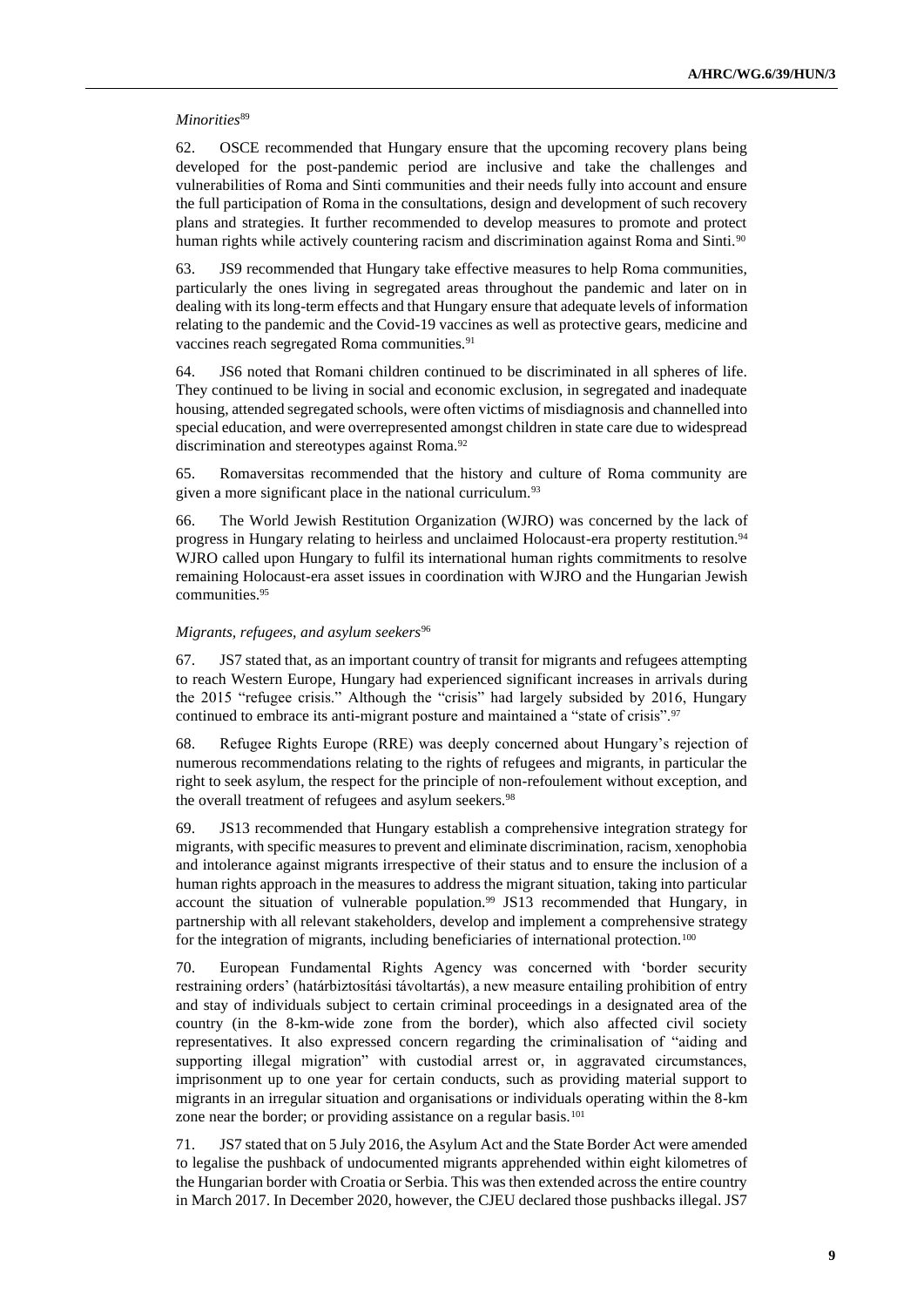recommended to take all steps necessary to prevent unlawful pushbacks and investigate allegations of such instances as well as reports of use of force. It further recommended to ensure the observance of the principle of non-refoulement in all relevant situations.<sup>102</sup>

72. JS7 recommended that Hungary initiate the withdrawal of the Act LVIII on Transitional Rules and Epidemiological Preparedness related to the Cessation of the State of Danger in response to the COVID-19 Situation, amend the new asylum system, in order to bring it into conformity with international law, as recommended by UNHCR, and ensure effective access to territory and asylum procedure for those seeking protection at the borders and on the territory of Hungary. JS7 further recommended that Hungary ensure effective legal assistance is provided to migrants and asylum seekers in immigration detention and establish an effective judicial review of immigration detention.<sup>103</sup>

73. JS4 recommended that Hungary amend the Asylum Law to specifically include gender identity and expression as grounds of persecution.<sup>104</sup>

74. European Fundamental Rights Agency (EU-FRA) stated that in Hungary, a legislative package called "Stop Soros", amending the Aliens, Asylum and Police Acts as well as the Criminal Code, introduced various measures mostly affecting NGOs. The European Commission initiated infringement procedures against certain provisions of the "Stop Soros" legislation. Hungary also enacted a "special tax related to migration", primarily affecting NGOs, which amounts to 25 per cent of the donations and financial support they receive for their activities, irrespective of the origin of the funds.<sup>105</sup>

#### *Stateless persons*<sup>106</sup>

75. JS12 stated that there were indications that statelessness occurred predominantly in a migratory context and impacted primarily on people with a migrant or refugee background in Hungary.<sup>107</sup> JS12 further recalled that, although Hungary had established a statelessness determination procedure, it remained very difficult for stateless persons to acquire Hungarian nationality.<sup>108</sup>

76. JS12 recommended that Hungary ensure full compliance with Article 7 of the Convention on the Rights of the Child by providing for the automatic granting of nationality to all children born in Hungary who would otherwise be stateless, regardless of their domicile or any other factor.<sup>109</sup>

### *Notes*

 $1$  The stakeholders listed below have contributed information for this summary; the full texts of all original submissions are available at: [www.ohchr.org.](http://www.ohchr.org/) (One asterisk denotes a national human rights institution with "A" status).

*Civil society Indivi* 

| idual submissions:       |                                                             |
|--------------------------|-------------------------------------------------------------|
| <b>ADF</b> International | ADF International Geneva, Switzerland;                      |
| AI                       | Amnesty International London, United Kingdom;               |
| <b>CIVICUS</b>           | CIVICUS: World Alliance for Citizen Participation           |
|                          | Johannesburg, South Africa;                                 |
| CPJ                      | Committee to Protect Journalists New York, United States;   |
| ECLJ                     | The European Centre for Law and Justice Strasbourg, France; |
| <b>HCRF</b> Hungary      | Hintalovon Child Rights Foundation Budapest, Hungary;       |
| <b>HHC</b>               | Magyar Helsinki Bizottság Budapest, Hungary;                |
| <b>ICAN</b>              | International Campaign to Abolish Nuclear Weapons Geneva,   |
|                          | Switzerland:                                                |
| MAT                      | TMagyar Ateista Társaság-Hungarian Atheist Association      |
|                          | Budapest, Hungary;                                          |
| <b>MEOSZ</b>             | Mozgaskorlatozottak Egyesuleteinek Orszagos Szovetsege      |
|                          | <b>Budapest Hungary;</b>                                    |
| <b>RRE</b>               | Refugee Rights Europe (RRE) London, United Kingdom;         |
| <b>RVF</b>               | Romaversitas Foundation Budapest, Hungary;                  |
| SAR                      | Scholars at Risk New York, United States;                   |
|                          |                                                             |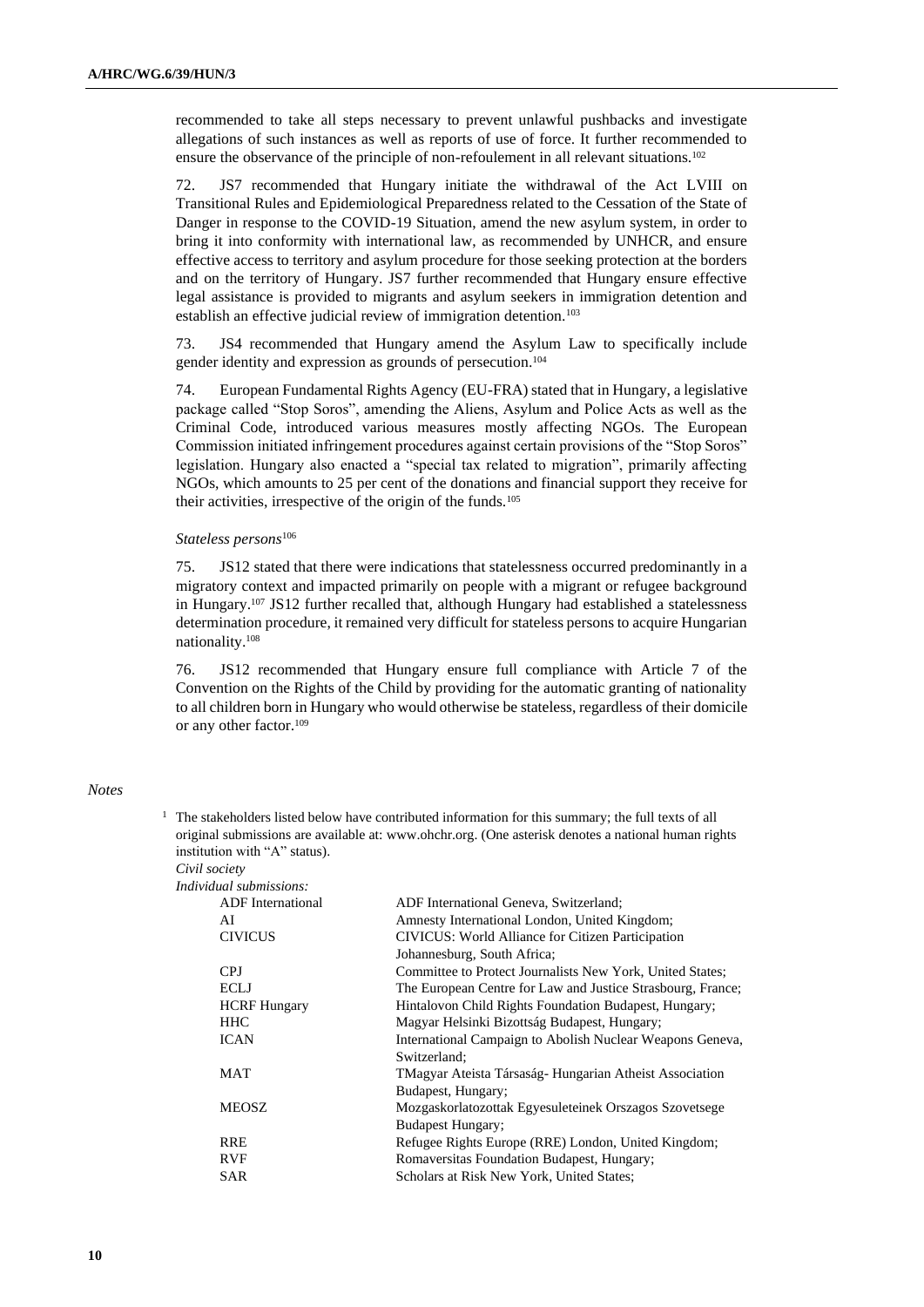| <b>WJRO</b>                                   | World Jewish Restitution Organization Jerusalem, Israel.       |  |
|-----------------------------------------------|----------------------------------------------------------------|--|
| Joint submissions:                            |                                                                |  |
| JS1                                           | Joint submission 1 submitted by: The Advocates for Human       |  |
|                                               | Rights, NANE Women's Rights Association, and PATENT            |  |
|                                               | (People Opposing Patriarchy);                                  |  |
| JS <sub>2</sub>                               | Joint submission 2 submitted by Amnesty International,         |  |
|                                               | Hungarian Helsinki Committee and Eötvös Károly Institute.      |  |
| JS3                                           | Joint submission 3 submitted by: Coordination des              |  |
|                                               | Associations et des Particuliers pour la Liberté de Conscience |  |
|                                               | and Fundación para la Mejora de la Vida, la Cultura y la       |  |
|                                               | Sociedad;                                                      |  |
| JS4                                           | Joint submission 4 submitted by: The Hungarian LGBT            |  |
|                                               | Alliance. Háttér Society, Transvanilla Transgender             |  |
|                                               | Association and Labrisz Lesbian Association;                   |  |
| JS5                                           | Joint submission 5 submitted by: Rosa Parks Foundation,        |  |
|                                               | Hungarian Association of European Parents (ESZME),             |  |
|                                               | Hungarian LGBT Alliance, Validity Foundation, Hintalovon       |  |
|                                               | Child Rights Foundation, Menedék Hungarian Association for     |  |
|                                               | Migrants, Hungarian Civil Liberties Union and UNICEF           |  |
|                                               | Hungary;                                                       |  |
| JS <sub>6</sub>                               | Joint submission 6 submitted by: The European Roma             |  |
|                                               | Rights Centre and the Rosa Parks Foundation;                   |  |
| JS7                                           | Joint submission 7 submitted by: The Global Detention          |  |
|                                               | Project and the Hungarian Helsinki Committee;                  |  |
| JS8                                           | Joint submission 8 submitted by: Amnesty International         |  |
|                                               |                                                                |  |
|                                               | Hungary, Háttér Society, Hungarian Helsinki Committee and      |  |
|                                               | Hungarian Civil Liberties Union;                               |  |
| JS <sub>9</sub>                               | Joint submission 9 submitted by: The Hungarian Civil           |  |
|                                               | Liberties Union and Civic Roma Women of Bódva-völgy            |  |
| <b>JS10</b>                                   | Joint submission 10 submitted by: Ökotárs - Hungarian          |  |
|                                               | Environmental Partnership Foundation, Amnesty International    |  |
|                                               | Hungary, Hungarian Civil Liberties Union, Hungarian            |  |
|                                               | Helsinki Committee and Power of Humanity Foundation;           |  |
| <b>JS11</b>                                   | Joint submission 11 submitted by: The International Bar        |  |
|                                               | Association's Human Rights Institute (IBAHRI) and Lawyers      |  |
|                                               | for Lawyers (L4L);                                             |  |
| <b>JS12</b>                                   | Joint submission 12 submitted by: The Hungarian Helsinki       |  |
|                                               | Committee, the European Network on Statelessness and the       |  |
|                                               | Institute on Statelessness and Inclusion;                      |  |
| <b>JS13</b>                                   | Joint submission 13 submitted by: Hungarian Helsinki           |  |
|                                               | Committee and Menedék Association for Migrants;                |  |
| JS14                                          | Joint submission 14 submitted by: PATENT Association of        |  |
|                                               | People Opposing Patriarchy and Sexual Rights Initiative;       |  |
| <b>JS15</b>                                   | Joint submission 15 submitted by: Utcáról Lakásba!             |  |
|                                               | Egyesület (ULE / From Streets to Homes Association);           |  |
| <b>JS16</b>                                   | Joint submission 16 submitted by: Hungarian Autistic           |  |
|                                               | Society, Hungarian Civil Liberties Union, Living               |  |
|                                               | Independently in the Community Advocacy Group, Step by         |  |
|                                               | Step! Association and Validity Foundation - Mental Disability  |  |
|                                               | Advocacy Centre;                                               |  |
| <b>JS17</b>                                   | Joint submission 17 submitted by: NANE Association,            |  |
|                                               | PATENT Association, Hungarian Women's Lobby and Jol-           |  |
|                                               | Let Foundation.                                                |  |
| National human rights institution:            |                                                                |  |
| <b>NHRC</b>                                   | National Human Rights Commission- The Commissioner for         |  |
|                                               | Fundamental Rights of Hungary- Alapvető Jogok Biztosa,         |  |
|                                               | Budapest (Hungary).                                            |  |
| $Regional$ intergovernmental organization(s): |                                                                |  |
| CoE                                           | The Council of Europe, Strasbourg (France);                    |  |
| <b>EU FRA</b>                                 | European Agency of Fundamental Rights, Vienna, Austria;        |  |
| <b>OSCE-ODIHR</b>                             | Office for Democratic Institutions and Human                   |  |
|                                               | Rights/Organization for Security and Co-operation in Europe,   |  |
|                                               |                                                                |  |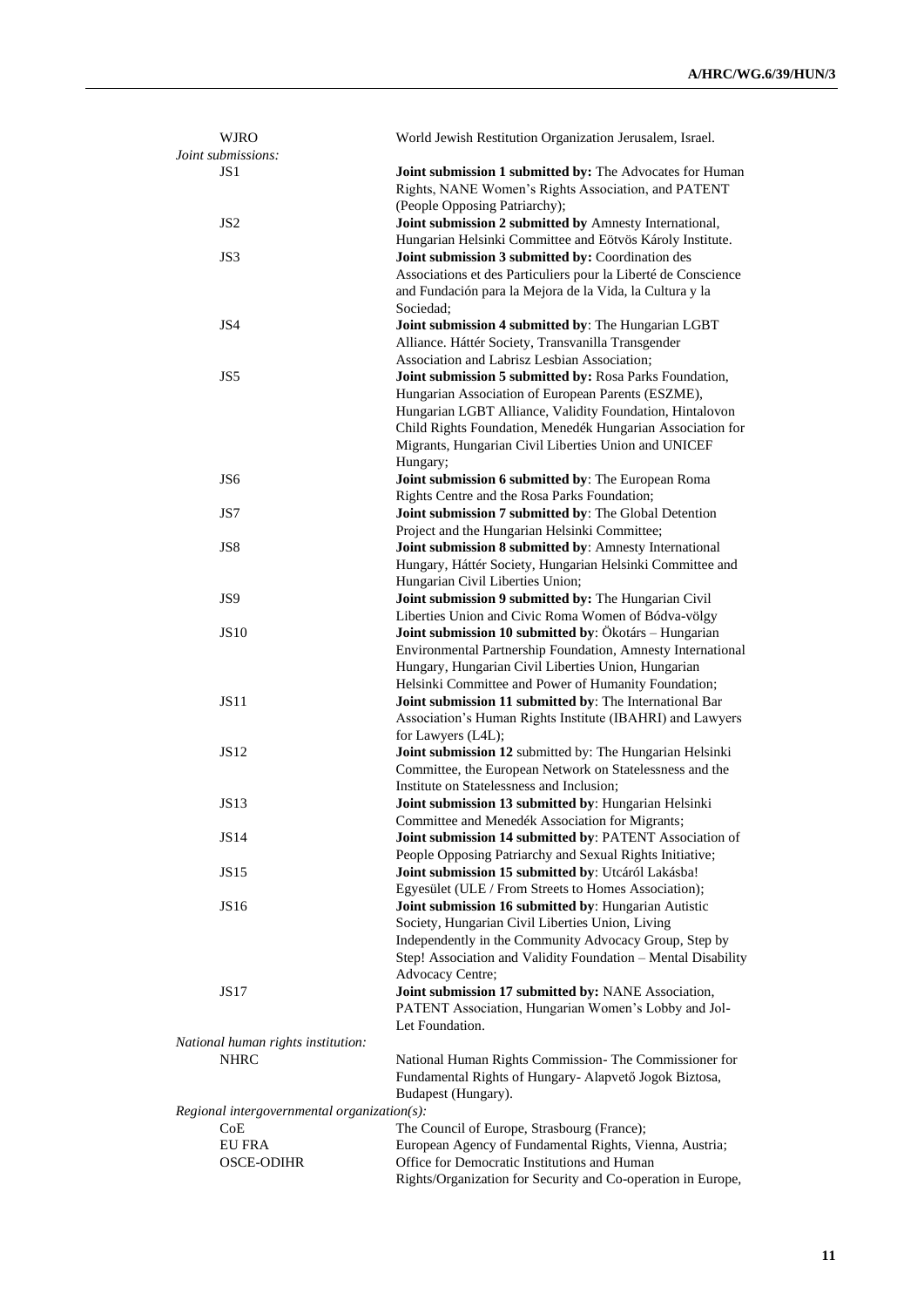#### Warsaw, Poland.

- <sup>2</sup> The Commissioner for Fundamental Rights of Hungary, para. 7.
- CFR, para .6.
- CFR, paras. 7 and 7.1.
- CFR, para. 24.
- For relevant recommendations see A/HRC/18/17, paras. 94.1–94.9.
- JS7, paras. 3.3–3.4. See also JS13, para. 25.
- JS13, para. 93. See also Amnesty International, p. 4.
- JS1, para. 2.
- ICAN, p. 1.
- <sup>11</sup> For relevant recommendations see A/HRC/18/17, paras 94.15–94.28.
- Amnesty International para. 4.
- JS2, paras. 4–6.
- HHC, paras. 1, 2 and 4.
- For relevant recommendations see A/HRC/18/17, paras. 94.10–94.14.
- JS 4, para 9.
- <sup>17</sup> Amnesty International, p. 4.
- JS 8, para 32.
- JS4, para 28.
- HHC, paras. 32 and 33.
- JS9, para 12.
- Romaversitas, para 8.
- JS 5, p. 4.
- OSCE, para 19.
- JS17, para 14.
- JS8, para 11.
- JS4, page 5 and para. 13.
- JS8, para 1.
- JS8, paras. 12 and 18.
- <sup>30</sup> For relevant recommendations see A/HRC/18/17, paras 126.125, 128.127, 128.128, 128.129.
- HHC, para 9.
- For relevant recommendations see A/HRC/18/17, paras 128.150–128.153, 128.130–128.134, 128.107-128.111.
- JS2, paras. 56 and 62.
- JS2, paras. 1, 23 and 27.
- <sup>35</sup> Council of Europe, p 3.
- JS11 paras. 8 and E.
- JS2, para 52. See also JS11, para 20.
- JS11 para E.
- HHC, para 20 and 24.
- <sup>40</sup> For relevant recommendations see A/HRC/18/17, paras 128.112, 128.155-128.168.
- Civicus, para 6.2. See also CPJ, para 50–52.
- Council of Europe, p 3.
- CPJ, paras 50, 53, 54 and 56.
- AI, p. 4.
- JS 10, p 13.
- HHC, para 35 and 36.
- JS10, p 11.
- ADF, para 31.
- JS4, p 3.
- ADF, para 31.
- For relevant recommendations see A/HRC/18/17, paras 128.22, 128.47, 128.59, 128.126.
- HHA, para 8.
- <sup>53</sup> For relevant recommendations see A/HRC/18/17, para 128.169.
- JS17, para 70.
- AI, p.4.
- AI, p.4.
- For relevant recommendations see A/HRC/18/17, paras 128.170–128.171.
- HAA, para 2.
- For relevant recommendations see A/HRC/18/17, para 128.170.
- JS15, p. 2.
- JS15, p. 3.